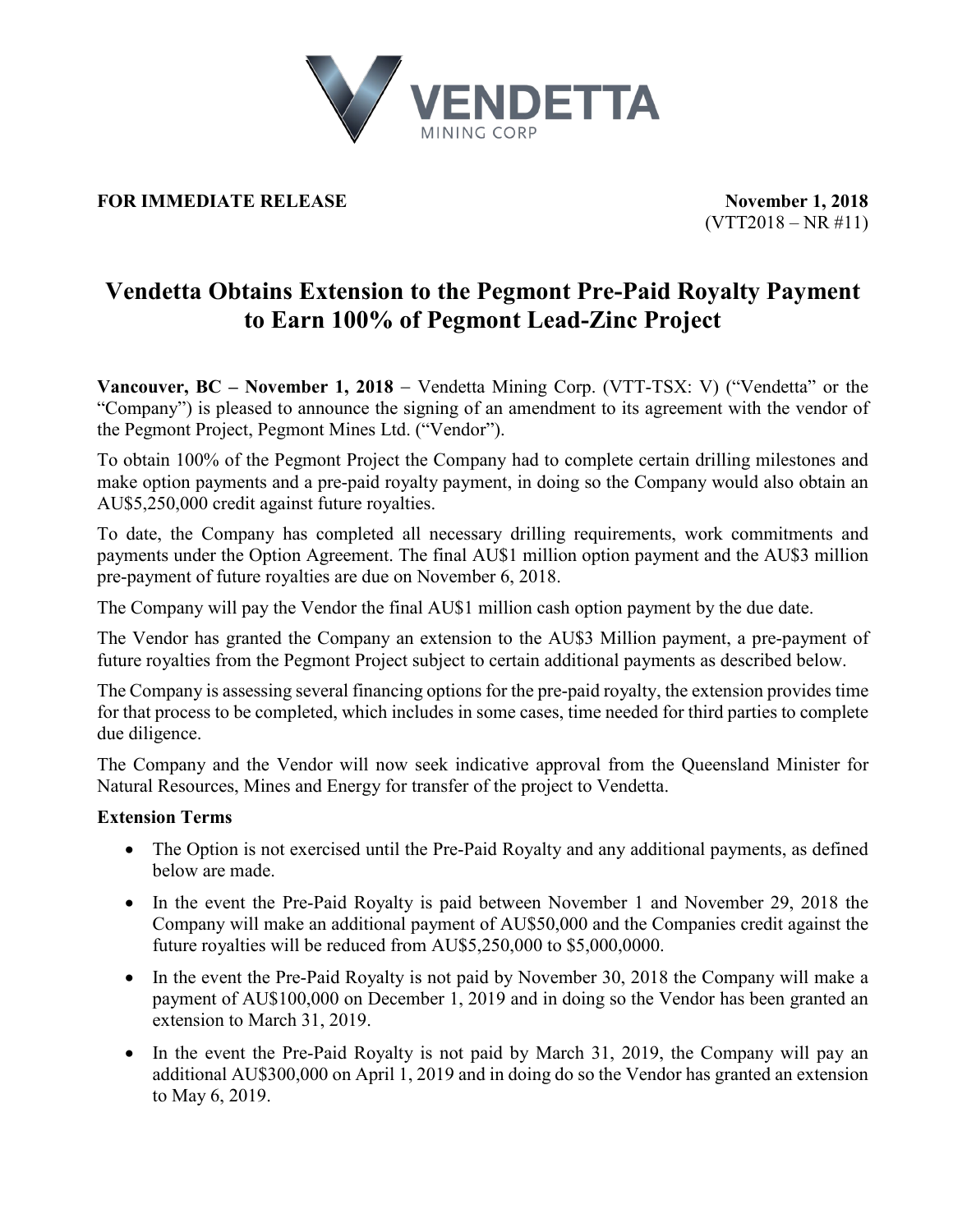

• In the event the Pre-Paid Royalty is not paid by May 6, 2019, the Company will pay an additional AU\$350,000 and the Companies credit against the future royalty will be reduced from AU\$5,000,000 to \$4,500,0000 and in doing do so the Vendor has granted an extension to November 6, 2019.

The Company would like to thank the Board of Pegmont Mines Ltd, and in particular Director and CEO Malcolm Mayger and Chairman John Armstrong for their continued support of the Company and its progress made advancing the Pegmont Lead-Zinc project towards production.

**Vendetta's CEO and President Michael Williams, stated:** *"we appreciate the flexibility that the extension provides. The spirit of the extension was to restore the original option agreement cash payments that were forgone by Pegmont Mines Ltd. in 2015 due to the difficult market conditions that prevailed at the time. Then as now, both parties understand the benefit of directing cash towards advancing the project which ultimately is to everyone's advantage* ".

## **About Pegmont**

Pegmont is a stratiform, Broken Hill-Type deposit that outcrops with an overall shallow dip to the south east and is hosted in a magnetite-rich banded iron formation within high grade metamorphic rocks. The project consists of three granted mining leases and one exploration permit that cover an area of approximately 8,290 ha.

Pegmont is situated in the Mount Isa – McArthur Mineral Province, which hosts one of the world's richest endowments of lead-zinc-silver mineralization, including several world-class lead-zinc-silver mines.

Pegmont is located 25 km west of South 32's Cannington silver-lead-zinc operation, one of the world's largest producers of lead and silver and 28 km north of Chinova Resources' Osborne copper-gold operations. Pegmont is proximal to existing infrastructure including public roads, mine haul roads, rail, and a natural gas pipe line for power generation.

The Company is progressing a Preliminary Economic Assessment ("PEA") of the Pegmont Project, which is contemplating a stand-alone operation, processing ore at a rate of 1 Mtpa, producing separate lead and zinc concentrates. The basis of the PEA is the updated Mineral Resource Estimate, with an effective date of July 31, 2018, see below.

| <b>Classification</b> | <b>Material type</b> | <b>Tonnes</b> | Pb     | Zn  | Ag    |
|-----------------------|----------------------|---------------|--------|-----|-------|
|                       |                      | (kt)          | $(\%)$ | (%) | (g/t) |
| <b>Indicated</b>      | Transition           | 1,111         | 4.9    | 2.3 | 8     |
|                       | Sulphide             | 4,647         | 6.9    | 2.6 | 12    |
|                       | <b>Total</b>         | 5,758         | 6.5    | 2.6 | 11    |
| <b>Inferred</b>       | Transition           | 1,829         | 5.2    | 2.0 |       |
|                       | Sulphide             | 6,447         | 5.1    | 3.1 | 9     |
|                       | <b>Total</b>         | 8,277         | 5.1    | 2.8 | 8     |

**July 2018 Mineral Resource Estimate (see notes for details)**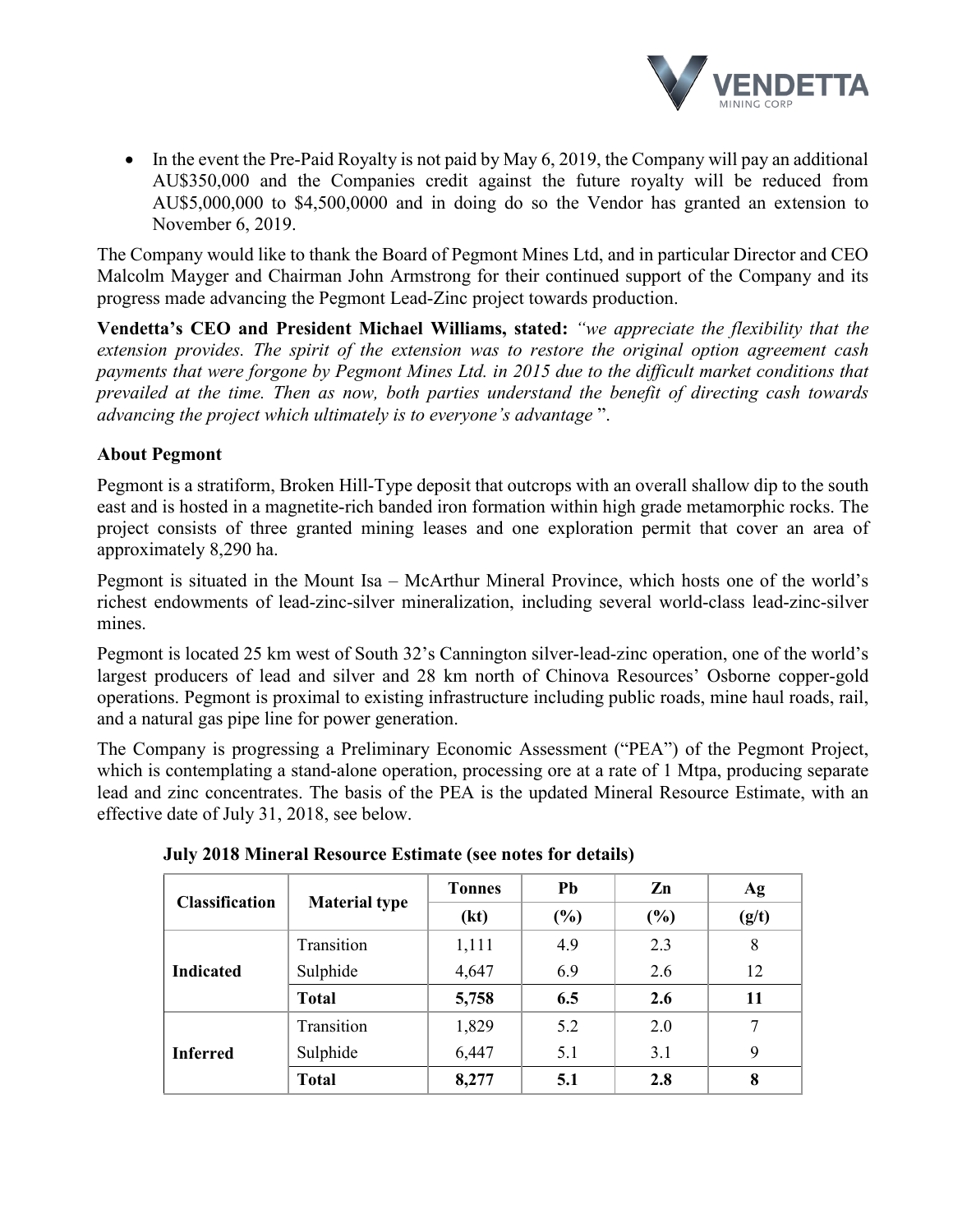

Notes on the above table:

- 1. CIM Definition Standards (2014) were used to report the Mineral Resources.
- 2. The Mineral Resource update has been prepared by independent qualified persons ("QPs") J.M. Shannon P.Geo, D Nussipakynova P.Geo, M. Angus MAIG, P. Lebleu P.Eng, of AMC and A Riles MAIG, of Riles Integrated Resource Management Pty Ltd., and has an effective date of July 31, 2018.
- 3. Mineral Resources are not Mineral Reserves and do not have demonstrated economic viability. There is no certainty that all or any part of mineral resources will be converted to mineral reserves. Quantity and grades are estimates and are rounded to reflect the fact that the resource estimate is an approximation.
- 4. Using drilling results up to April 15, 2018.
- 5. Cut-off grade applied to the open pit Mineral Resources is 3% Pb+Zn and that applied to the underground is 5% Pb+Zn.
- 6. Based on the following metal prices: US\$0.95/lb for Pb, US\$1.05/lb for Zn, and US\$16.5/oz for silver.
- 7. Exchange rate of US\$0.75 : A\$1.00
- 8. Metallurgical recoveries vary by zone and material type as follows:
	- Lead to lead concentrate: from 80.6% to 91.3% for transition and 88.0% to 92.7% for sulphide.
	- Zinc to zinc concentrate: from 19.3% to 75.2% for transition and 61.8% to 78.5% for sulphide.
- 9. Mineral Resource tonnages have been rounded to reflect the accuracy of the estimate, and numbers may not add due to rounding.

### **About Vendetta Mining Corp.**

Vendetta Mining Corp. is a Canadian junior exploration company focused on advanced stage exploration and development at the Pegmont Lead Zinc Project in Australia. Vendetta has an option to acquire a 100% interest by completing certain work requirements and making option and advance royalty payments. Additional information on the Company can be found at [www.vendettaminingcorp.com](http://www.vendettaminingcorp.com/)

### **Qualified Person**

Peter Voulgaris, MAIG, MAusIMM, a Director of Vendetta, is a non-independent Qualified Person as defined by NI 43-101. Mr. Voulgaris has reviewed the technical content of this press release, and consents to the information provided in the form and context in which it appears.

## **ON BEHALF OF THE BOARD OF DIRECTORS**

"Michael Williams"

Michael Williams President & CEO